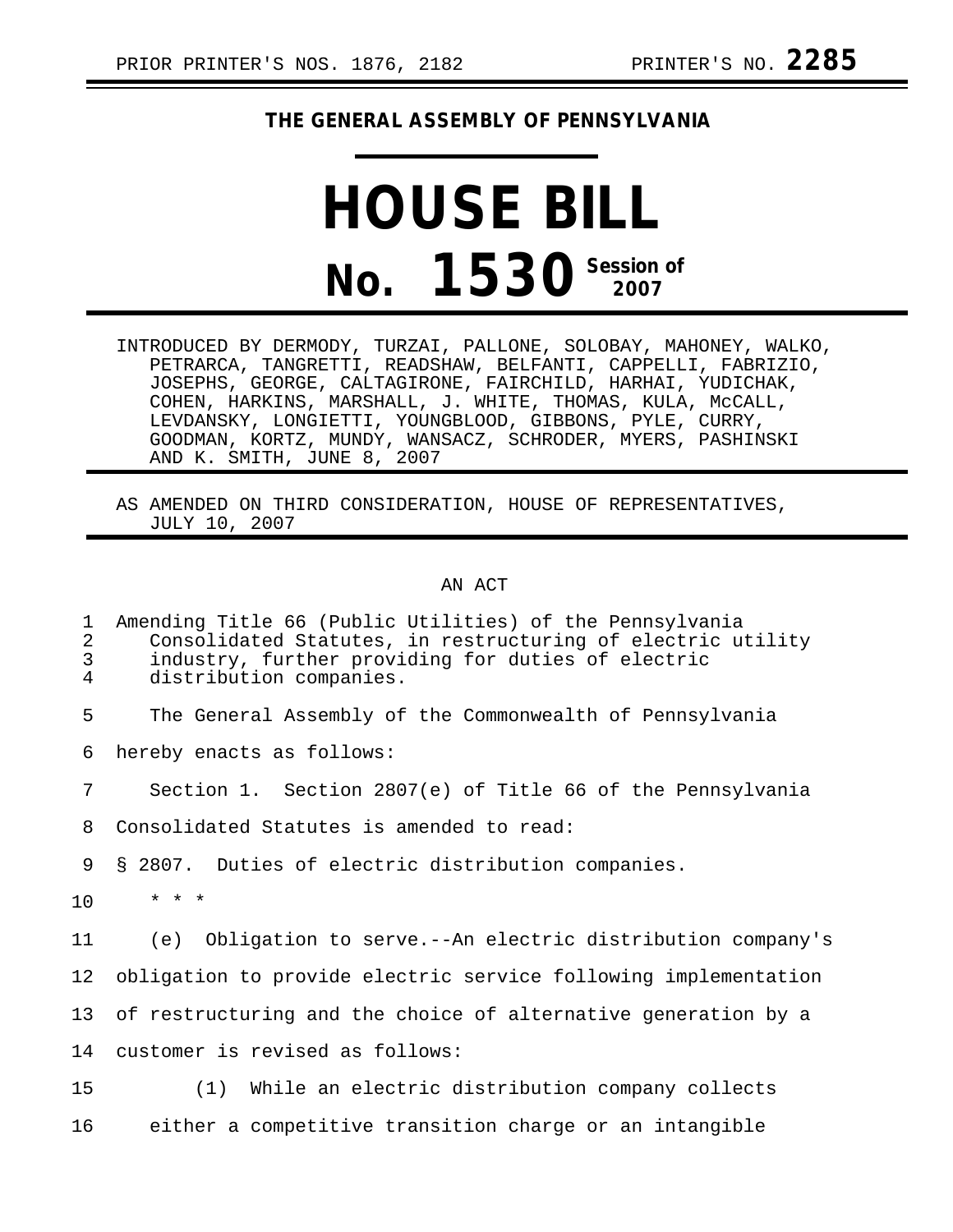1 transition charge or until 100% of its customers have choice, 2 whichever is longer, the electric distribution company shall 3 continue to have the full obligation to serve, including the 4 connection of customers, the delivery of electric energy and 5 the production or acquisition of electric energy for 6 customers.

7 (2) At the end of the transition period, the commission 8 shall promulgate regulations to define the electric 9 distribution company's obligation to connect and deliver and 10 acquire electricity under paragraph (3) that will exist at 11 the end of the phase-in period.

12 (3) (i) If a customer contracts for electric energy and <-13 it is not delivered or if a customer does not choose an 14 alternative electric generation supplier, the electric 15 distribution company or commission-approved alternative 16 supplier shall acquire electric energy at prevailing 17 market prices to serve that customer and shall recover 18 fully all reasonable costs. The electric distribution 19 company or commission-approved supplier shall adjust 20 rates at appropriate intervals as determined by the 21 commission. The electric energy acquired under this 22 paragraph shall be procured through competitive 23 procurement processes that may include one or more of the 24 following: 25 (A) Auctions. 26 (B) Requests for proposal. 27 (C) Bilateral contracts negotiated between the 28 electric distribution company or commission-approved 29 alternative supplier and a wholesale electric 30 supplier, except that the bilateral contracts shall

20070H1530B2285 - 2 -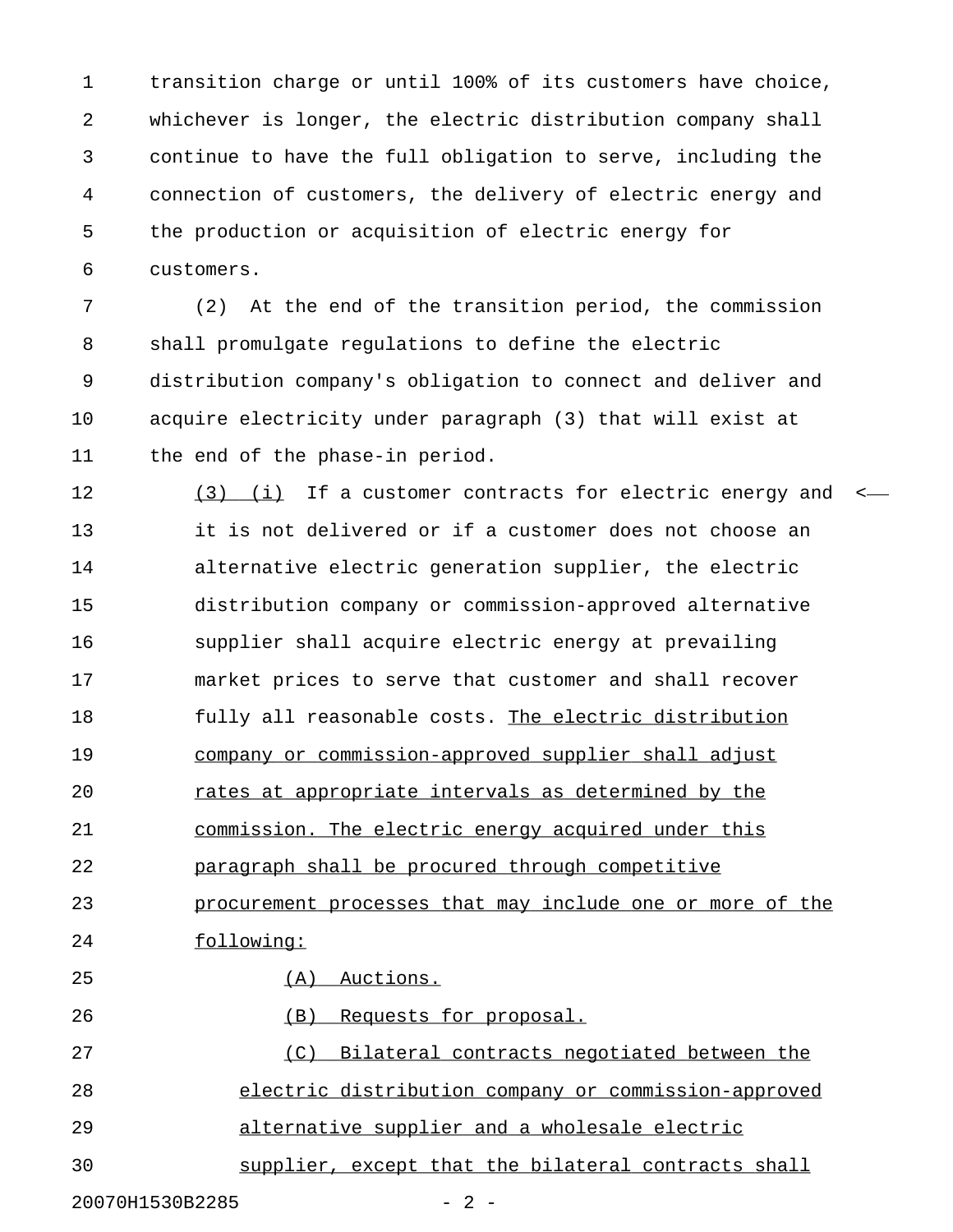| $\mathbf 1$    | be entered into at the sole discretion of the                        |
|----------------|----------------------------------------------------------------------|
| $\overline{2}$ | electric distribution company or commission-approved                 |
| 3              | alternative supplier and the commission shall have no                |
| 4              | authority to require the contracts and shall be at                   |
| 5              | prices no greater than reasonable forward market                     |
| 6              | prices.                                                              |
| 7              | (ii) The commission shall not modify contracts or                    |
| 8              | disallow costs associated with contracts entered into                |
| 9              | pursuant to an approved competitive procurement process.             |
| 10             | Prices obtained through the competitive procurement                  |
| 11             | processes shall be deemed to be prevailing market prices.            |
| 12             | The resources procured pursuant to this paragraph may                |
| 13             | reflect a mix of long-term, short-term and OR spot market<br>$\prec$ |
| 14             | purchases.                                                           |
| 15             | If a customer that chooses an alternative supplier<br>(4)            |
| 16             | and subsequently desires to return to the local distribution         |
| 17             | company for generation service, the local distribution               |
| 18             | company shall treat that customer exactly as it would any new        |
| 19             | applicant for energy service.                                        |
| 20             | (5) (i) Notwithstanding paragraph (3), the electric                  |
| 21             | distribution company or commission-approved alternative              |
| 22             | supplier may, in its sole discretion, offer large                    |
| 23             | customers with a peak demand of 15 megawatts or greater              |
| 24             | at one meter at a location in its service territory any              |
| 25             | negotiated rate for service at all of the customers'                 |
| 26             | locations within the service territory for any duration              |
| 27             | agreed upon by the electric distribution company or                  |
| 28             | commission-approved alternative supplier and the large               |
| 29             | customer. The commission shall permit, but shall not                 |
| 30             | require, an electric distribution company or commission-             |
|                |                                                                      |

20070H1530B2285 - 3 -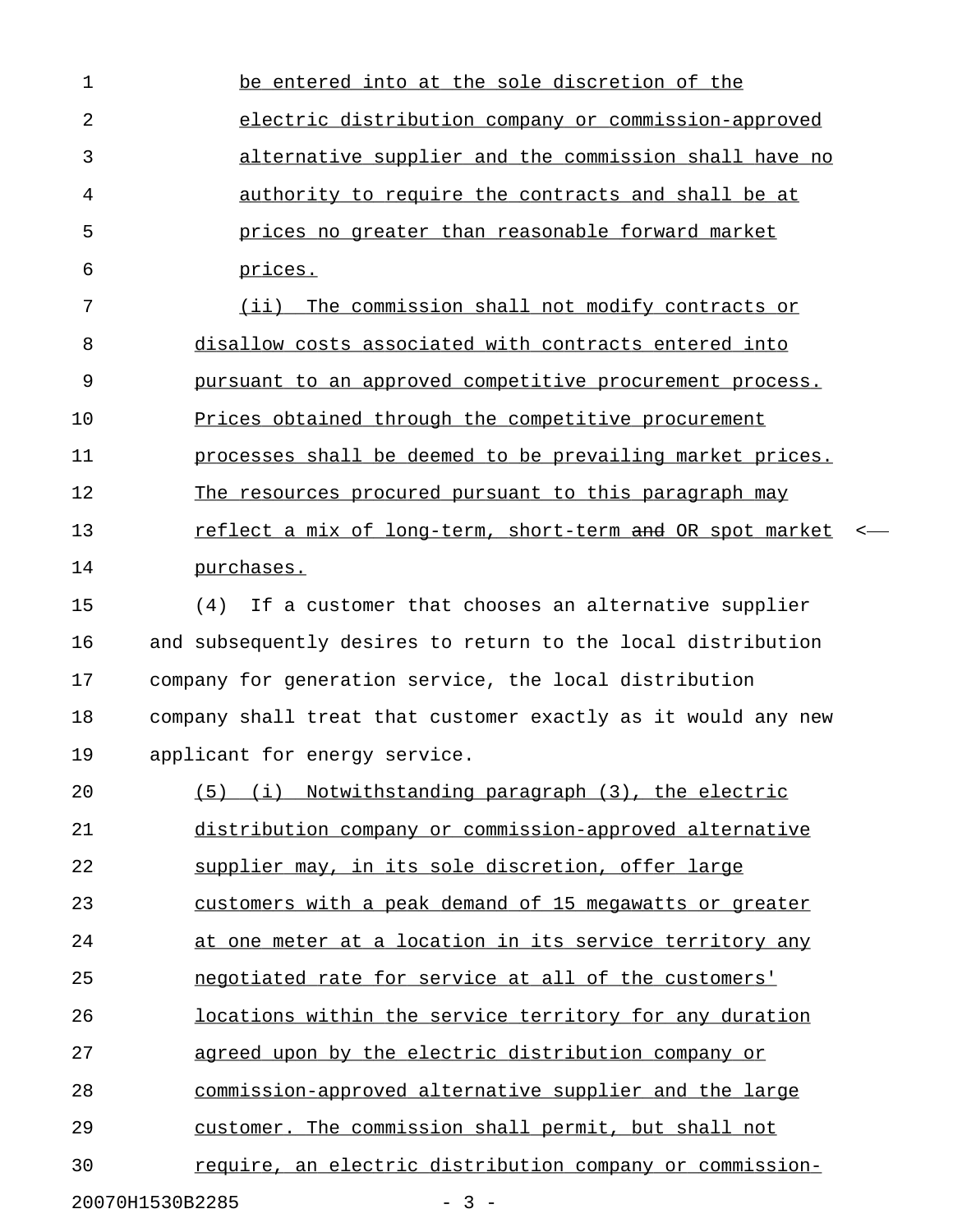1 approved alternative supplier to provide service to large 2 customers under this paragraph. Contract rates entered 3 into under this paragraph shall be subject to review by 4 the commission in order to ensure that all costs related 5 to the rates are borne by the parties to the contract and 6 that no costs related to the rates are borne by other 7 customers or customer classes. If no costs related to the 8 rates are borne by other customers or customer classes, 9 the commission shall approve the contract within 90 days 10 of its filing or it shall be deemed approved by operation 11 of law upon expiration of the 90 days. Information 12 submitted under this paragraph shall be subject to the 13 commission's procedures for the filing of confidential 14 and proprietary information. 15 (ii) For purposes of providing service under this 16 **paragraph to customers with a peak demand of 20 megawatts** 17 or greater at one meter at a location within that 18 distribution company's service territory, an electric 19 distribution company that has completed its restructuring 20 transition period as of the effective date of this 21 paragraph may, in its sole discretion, acquire an 22 interest in a generation facility or construct a 23 generation facility specifically to meet the energy 24 requirements of the customers including the electric 25 requirements of the customers' other billing locations 26 within its service territory. The electric distribution 27 company must commence construction of the generation 28 facility or contract to acquire the generation interest 29 within three years after the effective date of this 30 paragraph, except that the electric distribution company

20070H1530B2285 - 4 -